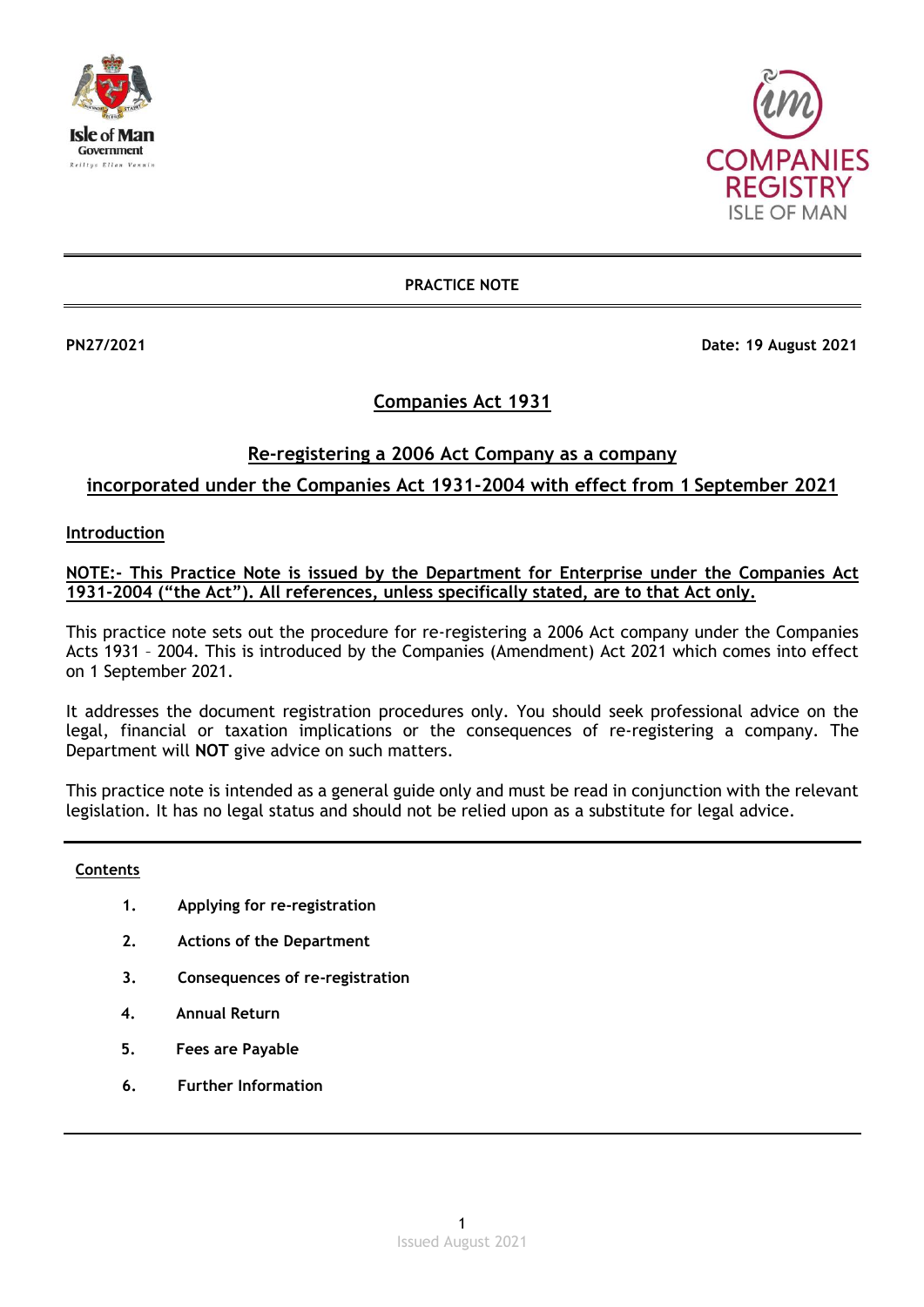#### **1. Applying for Re-registration**

- 1.1 Any 2006 Act company can apply to be re-registered as a company incorporated under section 16B of the Act. However, it may only apply to be re-registered as a company of the corresponding type as it was before, i.e. a company limited by shares or guarantee or both, or an unlimited company with or without shares.
- 1.2 As there is a distinction between a "private" and "public" company under the Act, a company that will not be a private company upon re-registration can only re-register as a public company if it meets the conditions specified in section16C(4). *See 1.3e below.*

#### **1.3 Before applying to the Department for re-registration, you must ensure that the following has been completed:**

- a. 28 days' prior notice is given to your registered agent of the intention to re-register as required by section 16B(2). The registered agent may agree, in writing, to a shorter notice period.
- b. Arrange for a resolution to be passed authorising the re-registration of the 2006 Act company as a company incorporated under this Act and adopting a new memorandum of association complying with 16C(2) and (if applicable) adopting new articles. The resolution must be passed by members (or classes of members) holding at least 75% of the voting rights. Certified copies of the resolutions passed must be filed with the application to re-register.
- c. You must prepare a Memorandum relevant to the company type and complying with section 16C(2) of the Act. Where the Articles are to differ from the articles of whichever of Tables A to E is appropriate, or if the company is to be re-registered as a protected cell company or an incorporated cell company, new articles will need to be prepared. A copy of Memorandum and Articles of Association (if appropriate) must be filed with the application.
- d. Ensure that there are no outstanding filings or fees due under the *Companies Act 2006* as at the date of the application. *This also applies to any annual return that may still be within its permitted one month filing period as at the date of the application.*
- e. Additional requirements where the 2006 Act company is to be re-registered under the Act as a public company –
	- i. Prepare a statement of compliance under section 16C(4) which confirms that conditions A to C (16C(5) to 16C(7) are satisfied;
	- ii. Arrange for the resolution to be passed, that complies with 16C(5) approving the reregistration of the company as a public company;
	- iii. Review the company's balance sheet, and ensure that it is dated within 6 months prior to the date on which the application to re-register is to be made, as per 16C(6); and
	- iv. Ensure that the proposed secretary or joint secretaries of the company are appropriately qualified in accordance with section 19(4) of the *Companies Act 1982.*
- 1.4 Documents to be completed & presented:
	- i. The application form (Form 101);
	- ii. Certified copies of the appropriate resolutions;
	- iii. New Memorandum of Association;
	- iv. New Articles of Association (if applicable);
	- v. Statement of Compliance and supporting documentation, where the company is to be re-registered as a public company.

#### **PLEASE NOTE**

**The items listed above relate ONLY to the procedure for applying to the Department for reregistration. This paragraph does NOT cover any other legal and/or financial enquiries that you ought reasonably to make depending on why you wish to re-register the company.**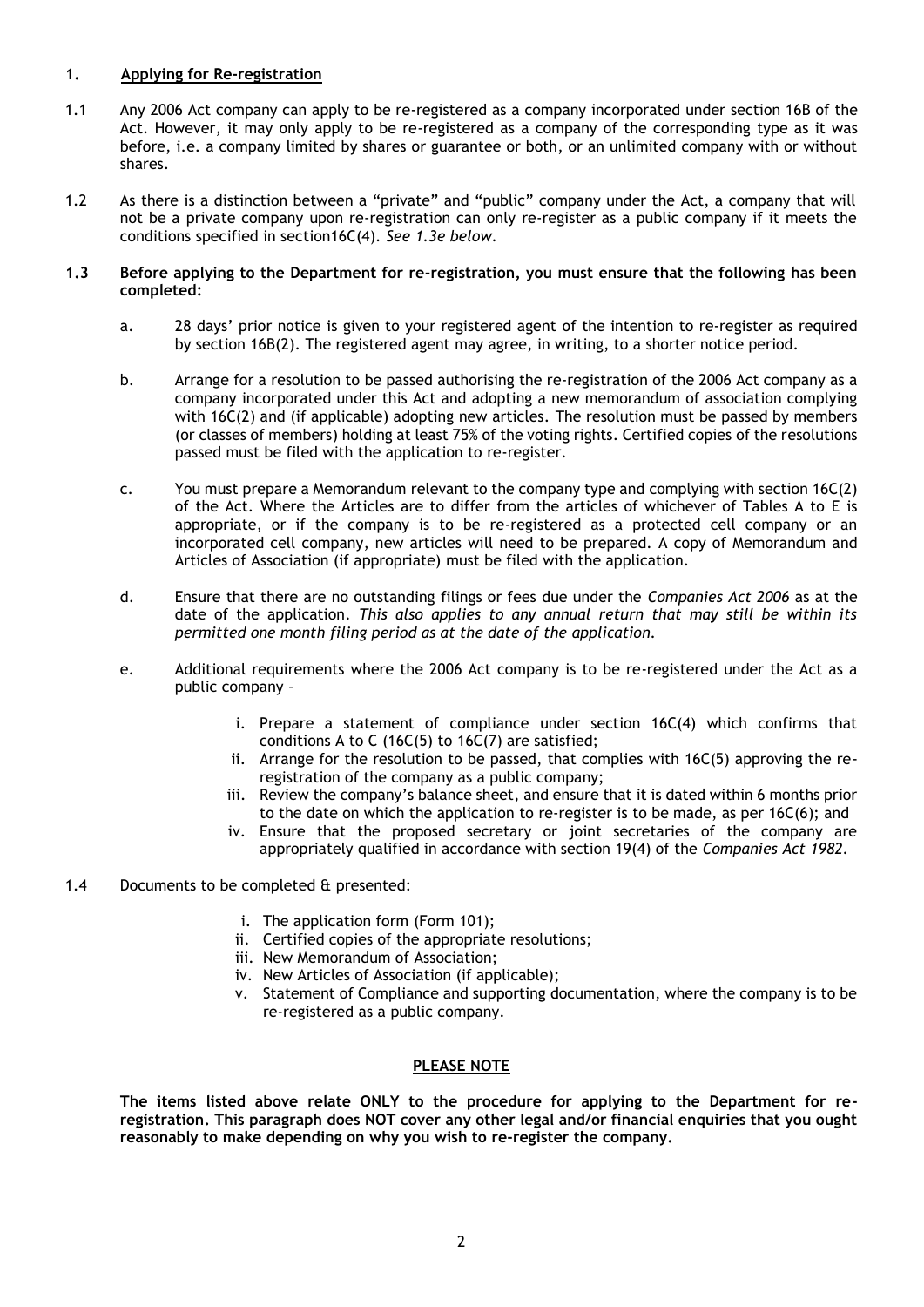#### **2. Actions of the Department**

- 2.1 On delivery of the documents listed in paragraph 1.4 and payment of the application fee, the Department will register the Memorandum and Articles submitted with the application, provided that the company name has not changed or, if a change is proposed, approval has been obtained for the new name. We will allot a unique number to the company and issue a certificate of re-registration, a copy of the certificate or re-registration will be recorded on the register. The certificate is conclusive evidence that the requirements of re-registration have been complied with.
- 2.2 A certificate of de-registration will be issued by the Department as the Registrar, under Section 151A of the Companies Act 2006. A copy of the certificate of de-registration will be recorded on the register. The certificate is conclusive evidence that the company ceases to be registered under the 2006 Act and that the Companies Acts 1931 to 2004 shall apply from the date of issue.
- 2.3 If the Department refuses to accept the Application, Memorandum and Articles for registration, you have, under section 283C of the Act, the right of appeal to the Isle of Man High Court of Justice against such refusal.

### **3. Consequences of Re-registration**

- 3.1 Your attention is drawn to the consequences of re-registration, which are set out in section 16E of the Act and are summarised below.
- 3.2 These are:-
	- The re-registration of a 2006 Act company under section 16D of the Act shall not be deemed to operate – (a) to create a new legal entity; or (b) to prejudice or affect the continuity of the company.
	- The legal status of the company remains unchanged except that it is now governed by its new memorandum and articles and the provisions of the Act.
	- **The Companies Act 2006 no longer applies to the company.**
	- The existing rights and liabilities of the company continue.
	- Any charges granted by the company under the Companies Act 2006 remain in force and do not need to be re-registered. Our public search facility will indicate on the new file that charges exist but their details will be held on the old file reference. A Register of Charges under section 82 of the Act will be created and detail any charges registered since the incorporation of the company.

#### **4**. **Annual Return**

The company's annual return date under Section 109 of the Act will remain as the anniversary of its date of incorporation and **NOT** its date of re-registration under the Act.

#### **5. Fees payable and Document Filing**

- 5.1 A fee of **£100** is payable on applying for re-registration. There is no fee payable for registering the memorandum and articles. A duplicate certificate of re-registration costs **£9.00**.
- 5.2 Payment of fees can be made in cash or by cheque made payable to "Isle of Man Government", or by BACS/Bank transfer in accordance with the following [https://www.gov.im/media/1368638/2020-01-02](https://www.gov.im/media/1368638/2020-01-02-companies-registry-bacs.pdf) [companies-registry-bacs.pdf](https://www.gov.im/media/1368638/2020-01-02-companies-registry-bacs.pdf)
- 5.3 Company documents can be presented for registration in paper form by delivery to our public counter, by post or by email providing they are submitted in accordance with the Companies Registry Electronic Transmission of Information guidance [https://www.gov.im/media/1371077/electronic-transmission-of](https://www.gov.im/media/1371077/electronic-transmission-of-information-guidance.pdf)[information-guidance.pdf](https://www.gov.im/media/1371077/electronic-transmission-of-information-guidance.pdf) to [companyfilings@gov.im.](mailto:companyfilings@gov.im)